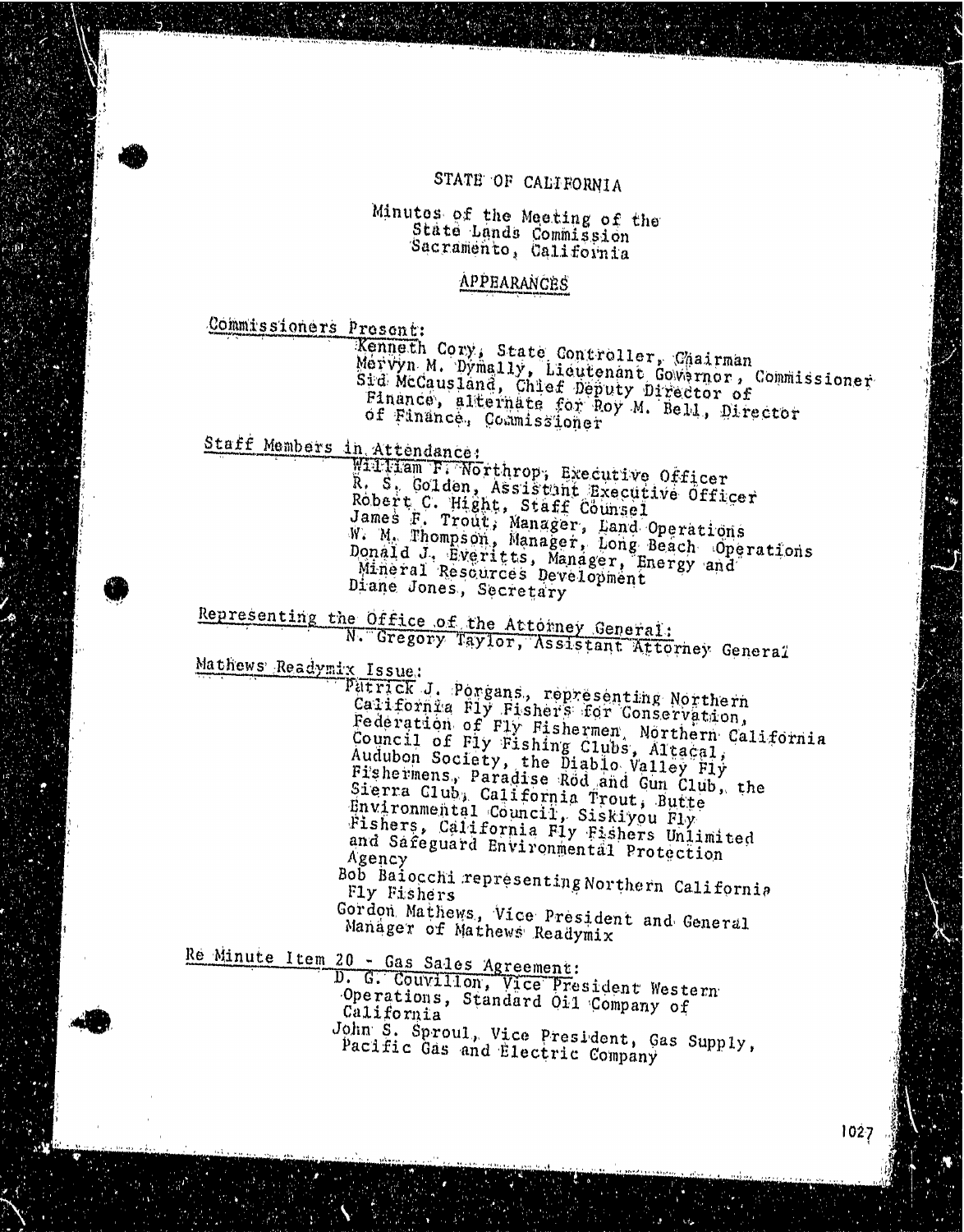# MINUTES OF THE STATE LANDS COMMISSION MEETING OF AUGUST 26, 1976

Chairman Roman State Lands Commission cambers present meeting of the State Capitol. Uther moment Governor, in Room 2117, Nervy M. Dymally, Lieu Capity Director Commissioner Merville Sid McCausian hirector of Pi Commission-alternating-Roy M. Bein; Director Finance, representing Roy M. Bell; Director of Finance,

Commissioner.  $\frac{m_1 m_2}{2}$  minutes of  $\frac{m_1 m_2}{2}$ 

# as written.<br>EXECUTIVE OFFICER'S REPORT

The written report of Mr. William R. Northrop, Brecutavy The written report of as Exhibit M. Marina and Waterwa Officer, is item on the River wanted to be informational item on the River Marina and Waterways Liaison Committee, Committee of Contacted for their individual input the Commissioners are made to the commissioners in  $\epsilon$ before appointments would be done. assured him this would be done.<br>Mathews Readymix Issue

Mr. Northcop reported that Mr. Patrick Porgans has requested Mr. Northwelore the Commission Concerter. He stated to appear before the area, reacher the Readymix has pos  $\frac{1}{10}$  issue  $\frac{1}{10}$  conclusion that  $\frac{1}{10}$  results in dis with the state  $\frac{1}{2}$  conclusion that  $\frac{1}{2}$  and  $\frac{1}{2}$  minor encroachments  $\frac{1}{2}$  and  $\frac{1}{2}$  and  $\frac{1}{2}$  and  $\frac{1}{2}$ made minor  $\frac{1}{2}$  recognizes the State's owner; and 3) Ma Mathews recognizes the State's ownership and has no objection not object to fishermen using his property for access to the not object the actually constructed requested the river, and he stated Mr. Porgans has found purposes: "surveyed, monumented and the job. Ba ownership be surveyed, surveyed,  $\frac{1}{2}$  the work not to pay  $f_{\text{out}}$   $\alpha$  list  $\alpha$ , the staff recommences on the  $\alpha$ above conclusions, the staff recommends the work not be authorized by the Commission.

Chairman Cory raised the question that if a private party is Chairman  $\frac{1}{2}$  ratio the survey, why doesn't  $W1111119$  to pay for the survey, which is the Commission of the Commission of the Commission of the Commission of the Commission of the Commission of the Commission of the Commission of the Commission of the Commission o

proceed as he requests.<br>Mr. James F. Trout, Manager, Land Operations, stated that, based on current legislation which would authorize acquisition of the subject property through an exchange, the upland would thereby be owned by the state. For this reason, Mr. Trout indicated the expenditure of staff time would be Mr. Trout indicated what the experience  $\frac{1}{2}$  needless.  $\frac{1}{2}$  as the Legislature. presently in the Legislature.

 $-1 -$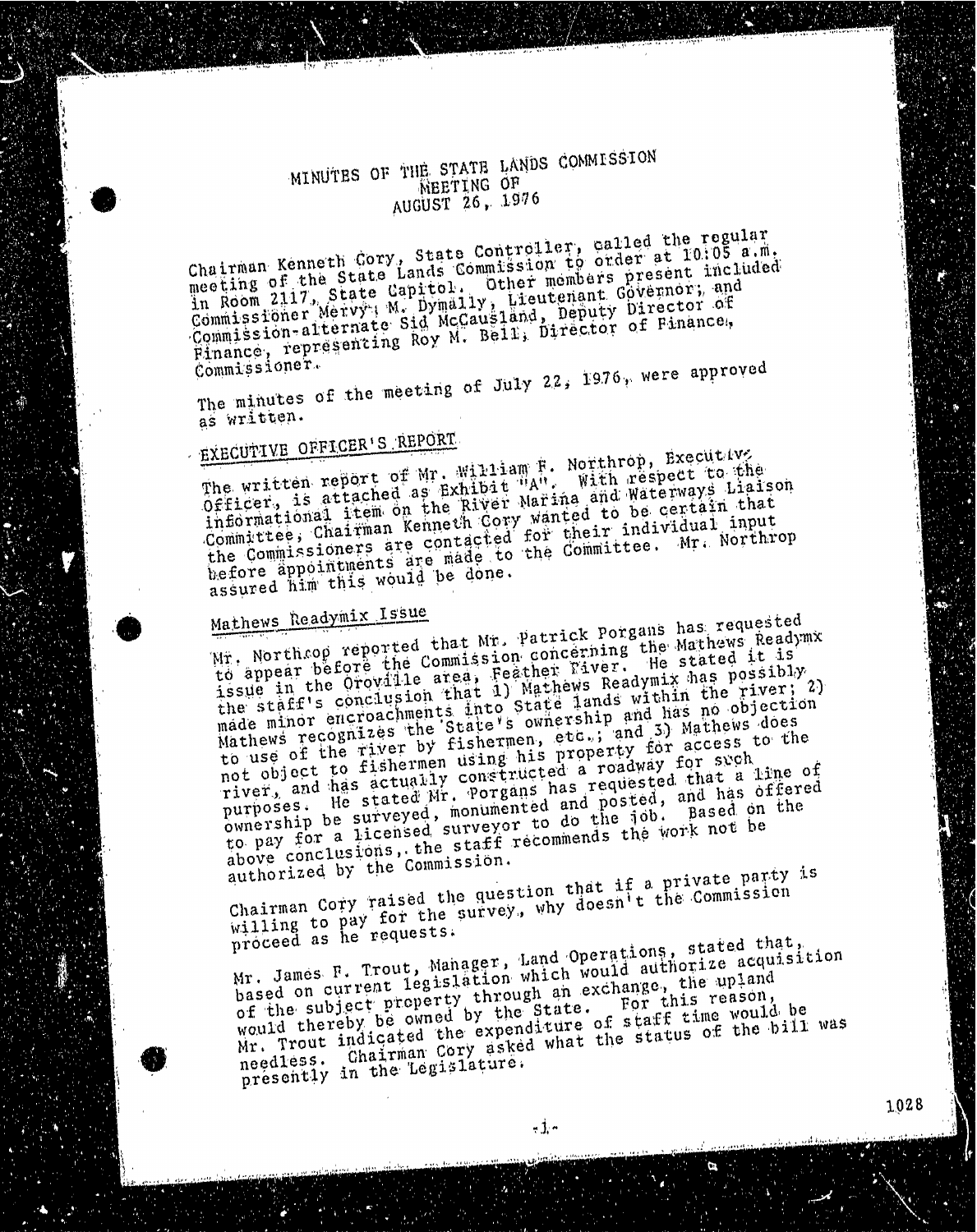Mr. Patrick Porgans, representing Safeguard Environmental<br>Protection Agency and twelve other fly fishing clubs, appeared. Mr. Porgans briefly summarized the transactions which have occurred to date. He stated that his is willing to to provide the money to conduct the provide signs to indicate public access, if the subject legislation fails to pass. He also stated Mr. Mathews in good faith to stating the public property, there should be no unnecessary liability impaired on Mathews on his company. on Mathews on his company.

Mr. Bob Bangconn, representing Northern California Fly Region 2, of the Department . Fish and Game, has by the State Lands Division to have his personned in the area specifically monitor that particular property line. Mr. Baiocchi raised the question of how can be monitor a line. which is not established. which is not different in the stablished of the state of the state of the state of the state of the state of the state of the state of the state of the state of the state of the state of the state of the state of the state

question of "If there is going to be an exchange, a  $\frac{1}{2}$  is on the  $6$  overnor's desk, why should the its time needlessly." Mr. Porgans answered Mr. Cory by stating that the Commission would have to pursue whether in fact that had been an encroachment and to what degree. Therefore, in doing that, it will eventually have to establish a l doing that, it will eventually have to establish a line.

augustion, and the access problem with the relation de access the and the access direction with the require

commission arrowing our Mocausland states it is opinion the important question is access. The which Mr. agreed.

 $M$ . William F. Northrop, Executive Officer, reported that  $\frac{M}{N}$ . staff had indicated excellent cooperation from Mr. Mathews.

Mr. Gordan Mathews, Vice President-General Manager of<br>Mathews Readymix appeared. Mr. Mathews stated that he agreed with everything Messrs. Porgans and Baiocchi had stated. He also stated they had an unofficial survey made by Ted Vande state of the Department of Fish and Gane.  $Mr.$  Mi sande of the Department of Fish and Game, Mr. Method filled it. He indicated Fish and Game was aware of this. He indicated they had given Fish and Game a key to their he indicated they had given fish and Game a key property so their game wardens could patrol and monitor area.

The neonle would read them. Commussioner Dymal the people would read them. Commissioner by main, as Mathews from any liability. Mr. Porgans stated it was his opinion that when people own property, they should manage it  $\frac{1}{\sqrt{2}}$  only that people only property, they shown so as to avoid the problems.

 $\lambda$  the conclusion of the discussion, Chairman Coxy stated in the discussion  $\lambda$ the problem cannot be resolved with  $\epsilon$  and  $\epsilon$  and  $\epsilon$  and  $\epsilon$  is a commission action- i.e., i.e.,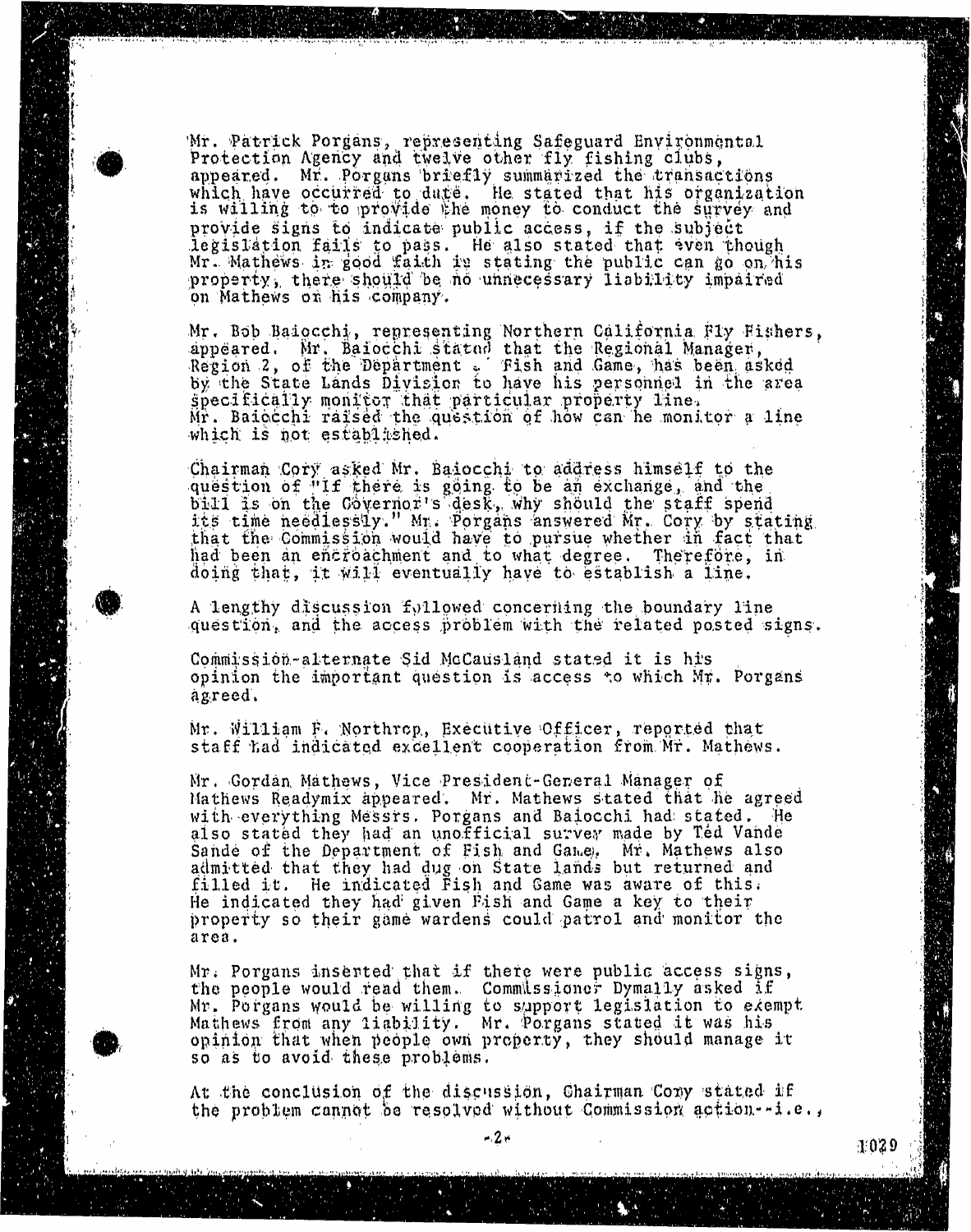the pending legislation which would make the question the issue should be calendared for the next Commission meeting. He voiced his appreciation for Mr, Mathews and straightforward at

Commission-alternate McCausland stated that as member Commission, he would not like to participate in an action encouraged a private property onner to subject the attractive nuisance suit. He stated he would read. solution to which Commissioner Dymass, a

- 3-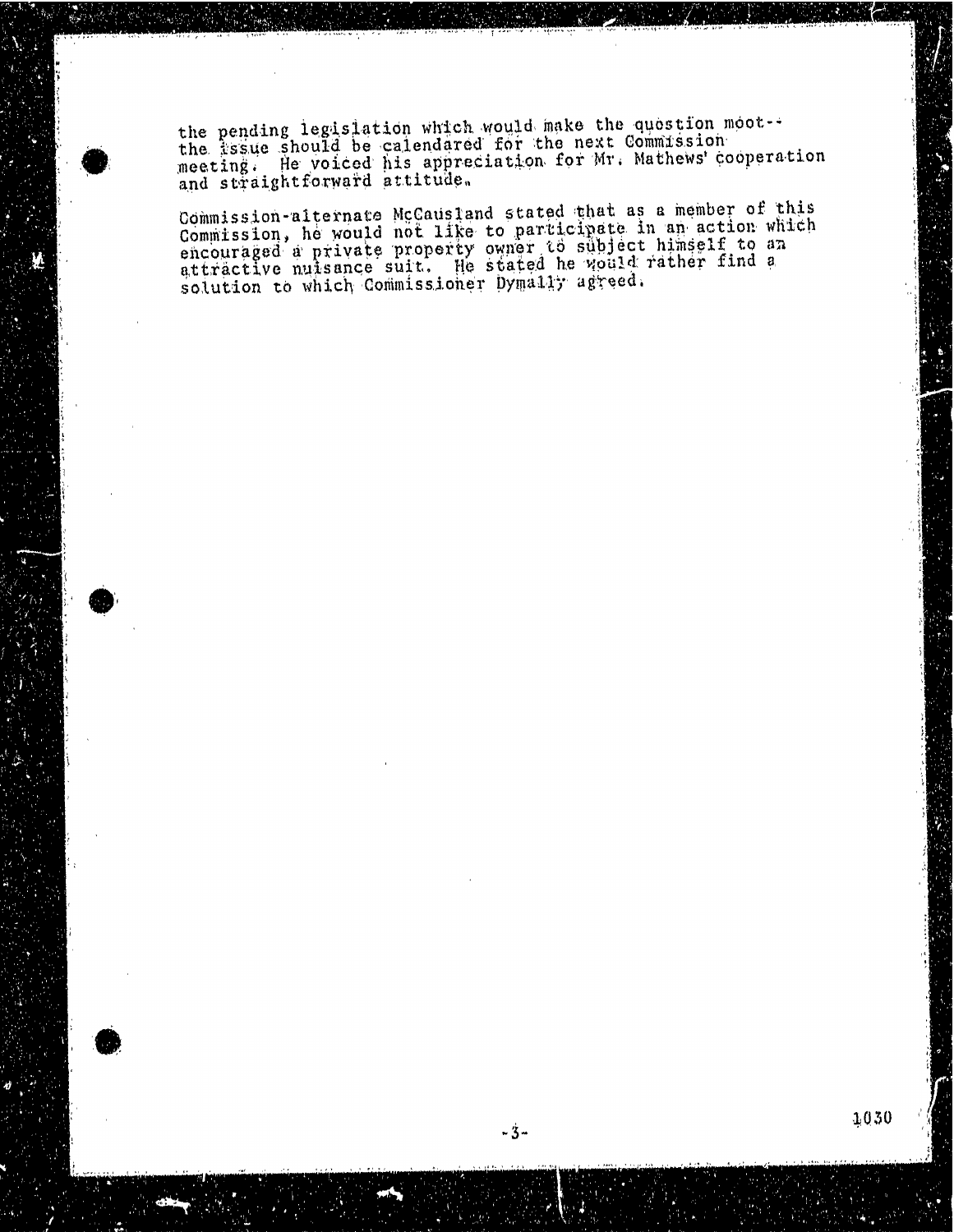### EXHIBIT "A"

# EXECUTIVE OFFICER'S REPORT BY WILLIAM F. NORTHROP

### EXECUTIVE OFFICER AUGUST 25, 1976

# WESTERN STATES LAND COMMISSIONERS ANNUAL CONFERENCE W 1093.1

DURING THE FIRST WEEK OF THIS MONTH, REPRESENTATIVES OF WESTERN STATES LANDS OFFICES MET IN RAPID CITY, SOUTH DAKOTA, FOR THE WESTERN STATES LAND COMMISSIONERS. ASSOCIATION'S ANNUAL CONFERENCE. ONE ITEM OF INTEREST TO THE COMMISSION IS THAT CALIFORNIA HAS BEEN HONORED WITH THE ROLE OF HOST STATE FOR NEXT YEAR'S CONFERENCE TO BE HELD IN SAN DIEGO.

CALIFORNIA HAS ASSUMED A MAJOR ROLE IN THE LEADERSHIP OF THE ORGANIZATION, AND I HAVE BEEN ELECTED VICE PRESIDENT FOR THE COMING YEAR, COMMUNICATIONS WITH OTHER STATES ARE IMPROVING, AND I SENSE A SPIRIT OF COOPERATION AND CONCERN ON THE PART OF THESE STATES IN DEALING WITH THE FEDERAL GOVERNMENT TO ASSURE A GREATER ROLE FOR THE STATES IN THE "MANAGEMENT OF PUBLIC LANDS.

## RIVER MARINA AND WATERWAYS LIAISON COMMITTEE W 21247

SUBSEQUENT TO THE COMMISSION'S AUTHORIZATION TO ESTABLISH A RIVER MARINA AND WATERWAYS LIAISON COMMITTEE, STAFF HAS DEVELOPED A LIST OF SUGGESTED MEMBERS AND HAS PREPARED A COPY OF BYLAWS UNDER WHICH THE COMMITTEE WOULD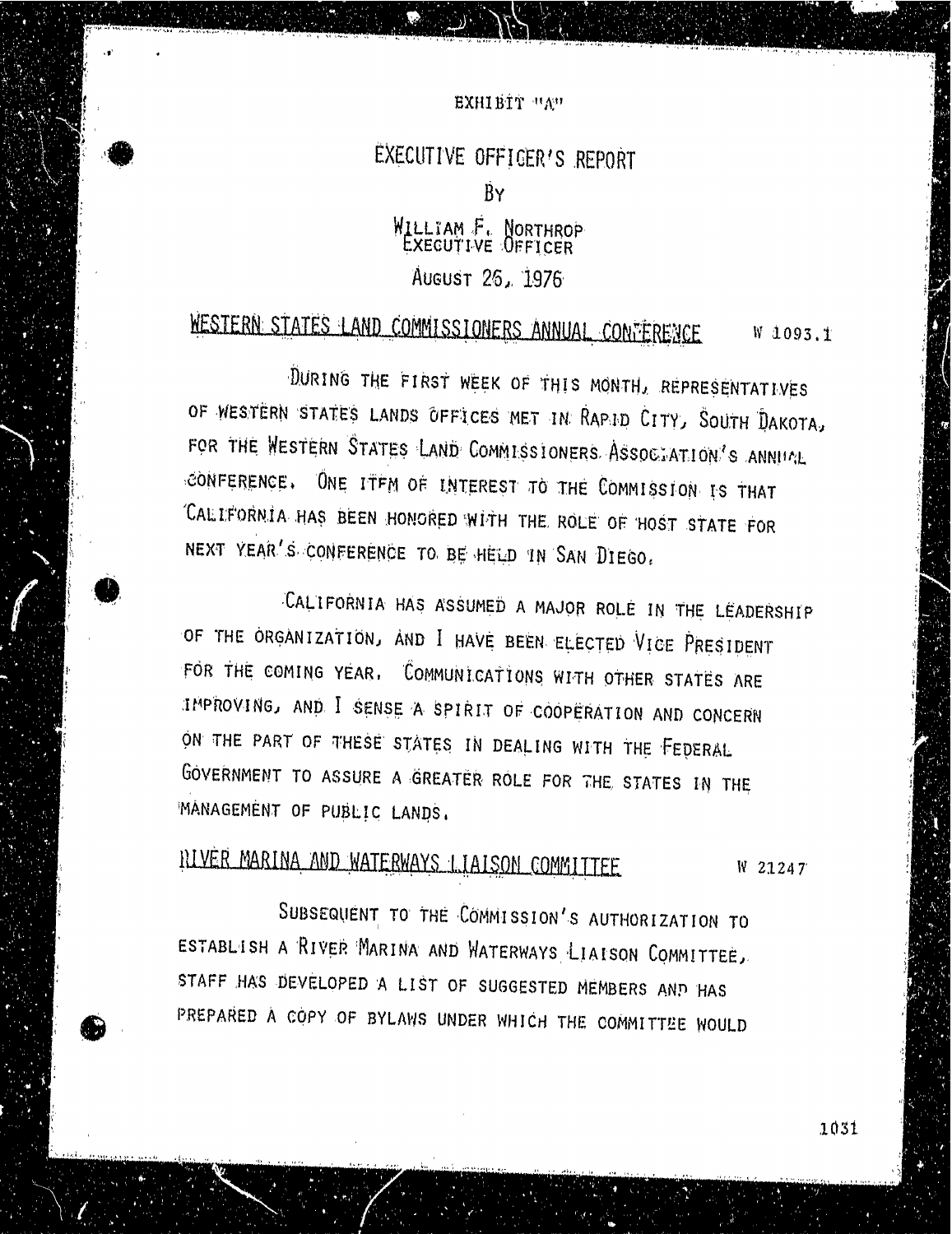OPERATE, AN ATTEMPT WAS MADE TO BALANCE REPRESENTATION FROM THE GOVERNMENTAL, AND PRIVATE SECTORS. SUGGESTED BYLAWS MAKE IT CLEAR THAT THE COMMITTEE'S FUNCTION IS ADVISORY, DESIGNED TO. PROMOTE "HE EXCHANGE OF INFORMATION BETWEEN THE COMMISSION AND GROUPS OR INDIVIDUALS WHO WOULD USE STATE-OWNED LANDS FOR THEIR PROJECTS OR ACTIVITIES. THE SUGGESTED COMMITTEE AND BYLAWS ARE BEFORE YOU.

WITH "OUR CONCURRENCE, WE WILL TAKE IMMEDIATE ACTION TO FORMALLY ESTABLISH THE COMMITTEE AND SCHEDULE ITS INITIAL MEETING, I WILL KEEP YOU INFORMED ON THE COMMITTEE'S EFFORT AND ADVISE YOU ON MATTERS THEY MAY CHOOSE TO BRING BEFORE YOU, DREDGING STUDY W 9977

AT LEGISLATIVE DIRECTION, THE RESOURCES AGENCY HAS BEEN ATTEMPTING TO SIMPLIFY THE STATE'S PERMIT PROCEDURES FOR DREDGING OPERATIONS, A REVIEW OF THIS COMMISSION'S DREDGING PROGRAMS INDICATES THAT ITS EXISTING PROCEDURES CAN BE MODIFIED,

ONE STAFF PROPOSAL HAS BEEN DEVELOPED WHICH WOULD REDUCE THE TIME REQUIRED FOR PROCESSING VARIOUS DREDGING PERMITS AND LEASES, IT INVOLVES MINOR PROCEDURAL CHANGES TO THE APPLICATION PROCESS, ADDITIONALLY, STAFF COUNSEL IS STUDYING THE FEASIBILITY OF ISSUING ANNUAL DREDGING LICENSES FOR CONTRACTORS WHO CONSISTENTLY CONDUCT DREDGING OPERATIONS ON STATE-OWNED LANDS, IT WOULD CALL FOR THE ISSUANCE OF AN ANNUAL DREDGING LICENSE AND REQUIRE QUARTERLY AUDITS OF THE CONTRACTOR'S OPERATIONS,

-2-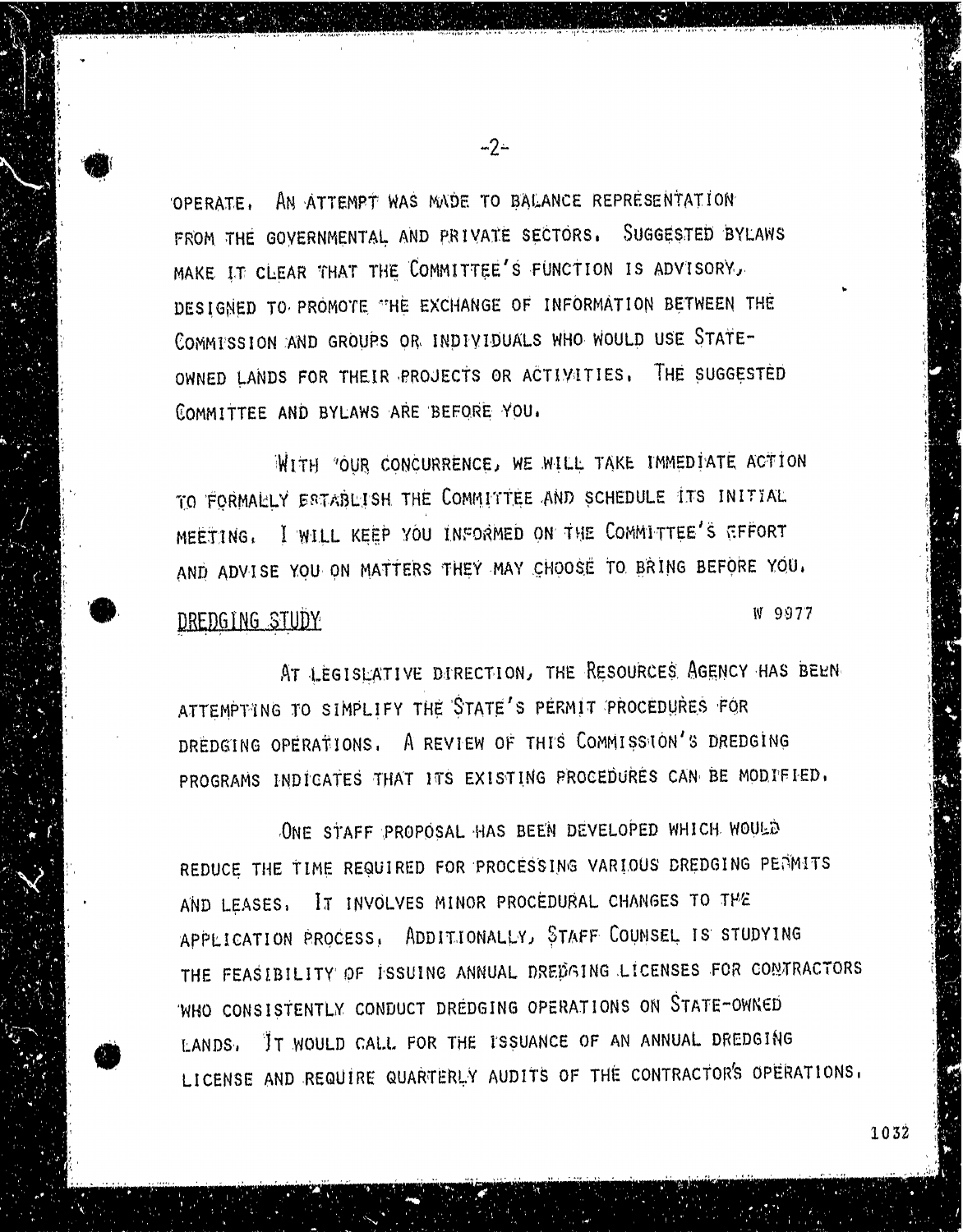BOTH OF THE OPTIONS MENTIONED ABOVE WILL IMPROVE THE<br>EFFICIENCY FOR HANDLING DREDGING ACTIVITIES ON STATE-OWNED IN THE NEAR FUTURE, STAFF WILL MAKE A FORMAL  $L$ ANDS, IN. THE NEAR FULL MAKE TWO PROPOSALS, RECOMMENDATION ON THE BEST OF THE BEST OF THE BEST OF THE BEST OF THE BEST OF THE BEST OF THE BEST OF THE BEST

-3-

MATHEWS READYMIX<br>AT THE LAST COMMISSION MEETING, MR. PATRICK PORGAILS AT THE LAST COMMISSION MADE A BRIEF APPEARANCE TO ASK FOR ACTION OF THE COMMISSION

IN THE OROVILLE AREA ON THE FEATHER RIVER.<br>THE STAFF HAS WORKED WITH MR, PORGANS, AND REPRESENTATIVES OF VARIOUS CONSERVATION AND FISHING ORGANIZATIONS OVER THE PAST MONTH, AND HAS MET WITH MATHEWS READYMIX -- THE FIRM NOMINALLY RESPONSIBLE FOR ENGROACHMENT INTO THE RIVER AND NOMINALLY RESPONSIBLE TO THE RIVER AND CONCLUDES THAT!  $R$ ESTRICTION OF ACCESS TO THE RIVER -- AND CONCLUSION  $\mathcal{L}$ 

- 1. MATHEWS READ MIX HAS POSSIBLY MADE MINOR WAS POSSIBLY MADE.  $E^{i}$ RIVER,
- 2. MATHEWS RECOGNIZES THE STATE'S OWNERSHIP AND  $HAS$   $NO$  objectives. FISHERMEN, ETC.
- 3. MATHEWS DOES NOT OBJECT TO FISHERMEN USING<br>HIS PROPERTY FOR ACCESS TO THE RIVER, AND HIS PROPERTY FOR ME.  $HW2$  MCTruby  $V2$ PURPOSES ,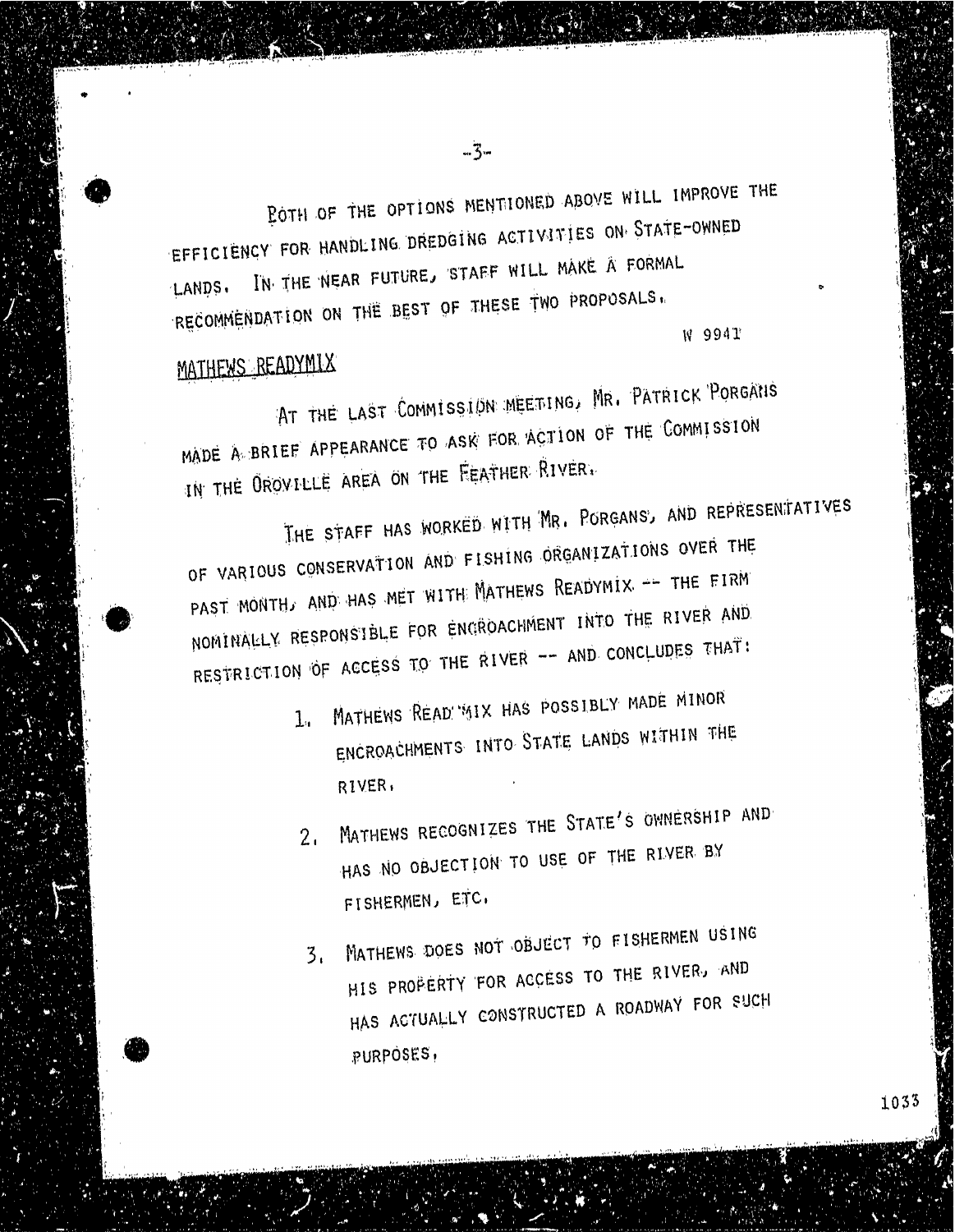MR, PORGANS HAS ASKED THAT THE LINE OF OWNERSHIP  $B$ E SURVEYED, MONUMENTED, AND POSTED TO PAY THE LINE OF OWNER FOR A LICENSED SURVEYS. TO LOVED, HE HAS OFFEDED TO FOR A LICENSED SURVEYOR TO DO THE JOB. THE STATE LANDS DIVISION WOULD STILL HAVE TO DO INITIAL TITLE WORK, WRITE SURVEY SPECIFICATIONS, MONITOR THE LITLE WORK SUBSCRIPTIONS CHECK, AND RECOMMEND TO THE COS, MAKE A FIN CHECK, AND RECOMMEND THE SURVEY TO THE COMMISSION,<br>IN VIEW OF THE FOREGOING, IT IS RECOMMENDED THAT

 $-4-$ 

WORK NOT BE AUTHORIZED BY THE COMMISSION, THE GRECOMMENTED  $\pi$  $H^{\text{HUE}}$   $\mathbb{E}$   $\mathbb{E}$   $\mathbb{E}$   $\mathbb{E}$   $\mathbb{E}$   $\mathbb{E}$   $\mathbb{E}$   $\mathbb{E}$   $\mathbb{E}$   $\mathbb{E}$   $\mathbb{E}$   $\mathbb{E}$   $\mathbb{E}$   $\mathbb{E}$   $\mathbb{E}$   $\mathbb{E}$   $\mathbb{E}$   $\mathbb{E}$   $\mathbb{E}$   $\mathbb{E}$   $\mathbb{E}$   $\mathbb{E}$   $\mathbb{E}$   $\math$ HOWEVER, LOOK FURTHER INTO THE POSSIBLE MINERAL EXTRACTION

MR. PORGANS HAS INDICATED HE WOULD LIKE TO ADDRESS THE COMMISSION.

1034